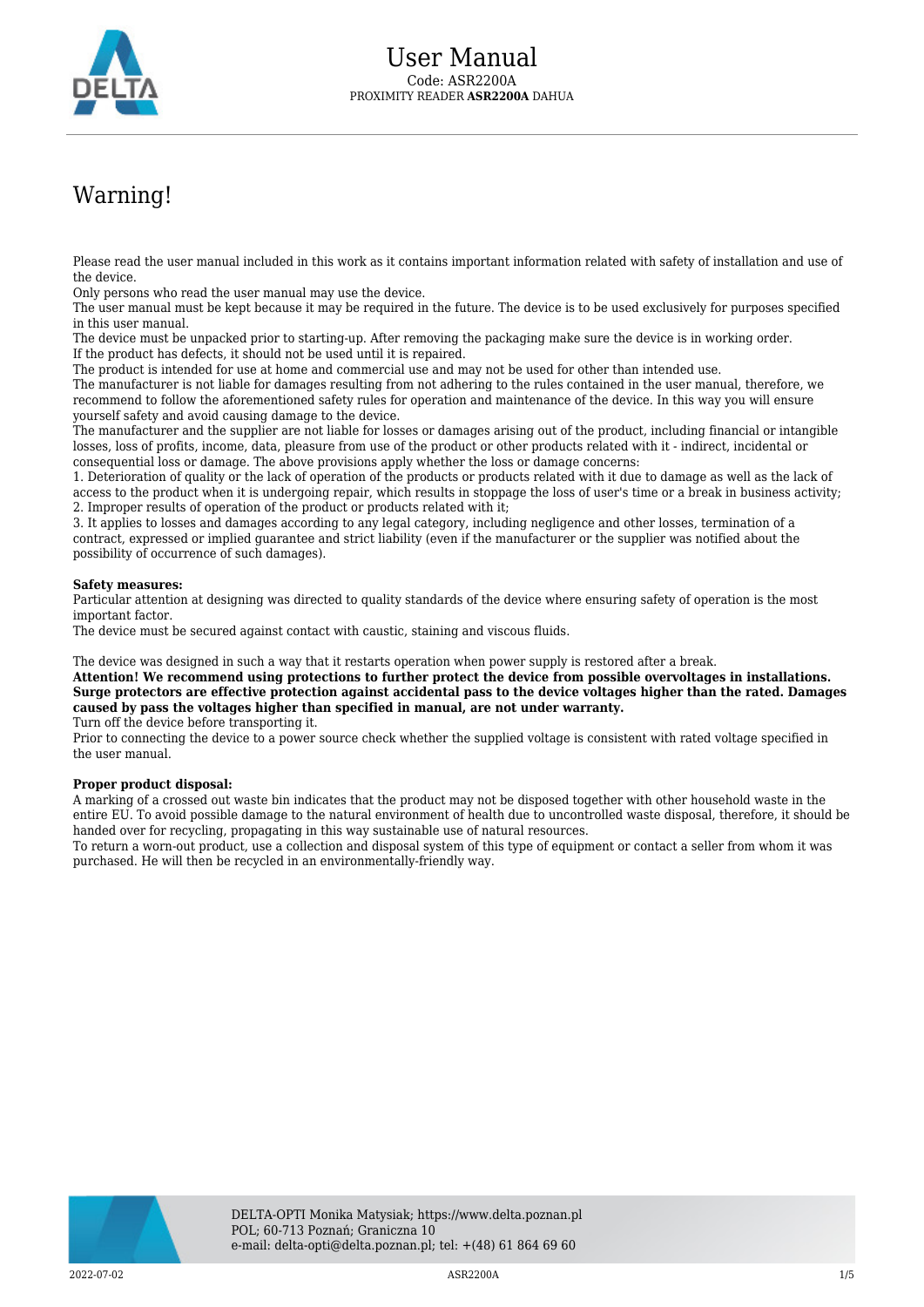

Outdoor proximity cards and key-fobs reader.



| Cards support:                 | MIFARE 13.56 MHz                                                                                        |
|--------------------------------|---------------------------------------------------------------------------------------------------------|
| Reading distance of prox-keys: | $05$ cm                                                                                                 |
| Autonomous operation:          |                                                                                                         |
| Keyboard built-in:             |                                                                                                         |
| Doorbell button:               |                                                                                                         |
| Communication:                 | RS-485, Wiegand                                                                                         |
| Tamper output:                 | ✓                                                                                                       |
| Power supply:                  | 12 V DC                                                                                                 |
| Maximal current consumption:   | 500 mA                                                                                                  |
| Main features:                 | • Watchdog built-in<br>• LED indicators displaying the device's operating status<br>• Buzzer            |
| "Index of Protection":         | IP66 - after additional sealing the housing connection with the mounting surface, e.g.<br>with silicone |
| Housing:                       | Plastic + Tempered glass, Waterproof                                                                    |
| Color:                         | Black + Silver                                                                                          |
| Operation temp:                | $-30 °C$ 70 °C                                                                                          |



DELTA-OPTI Monika Matysiak; https://www.delta.poznan.pl POL; 60-713 Poznań; Graniczna 10 e-mail: delta-opti@delta.poznan.pl; tel: +(48) 61 864 69 60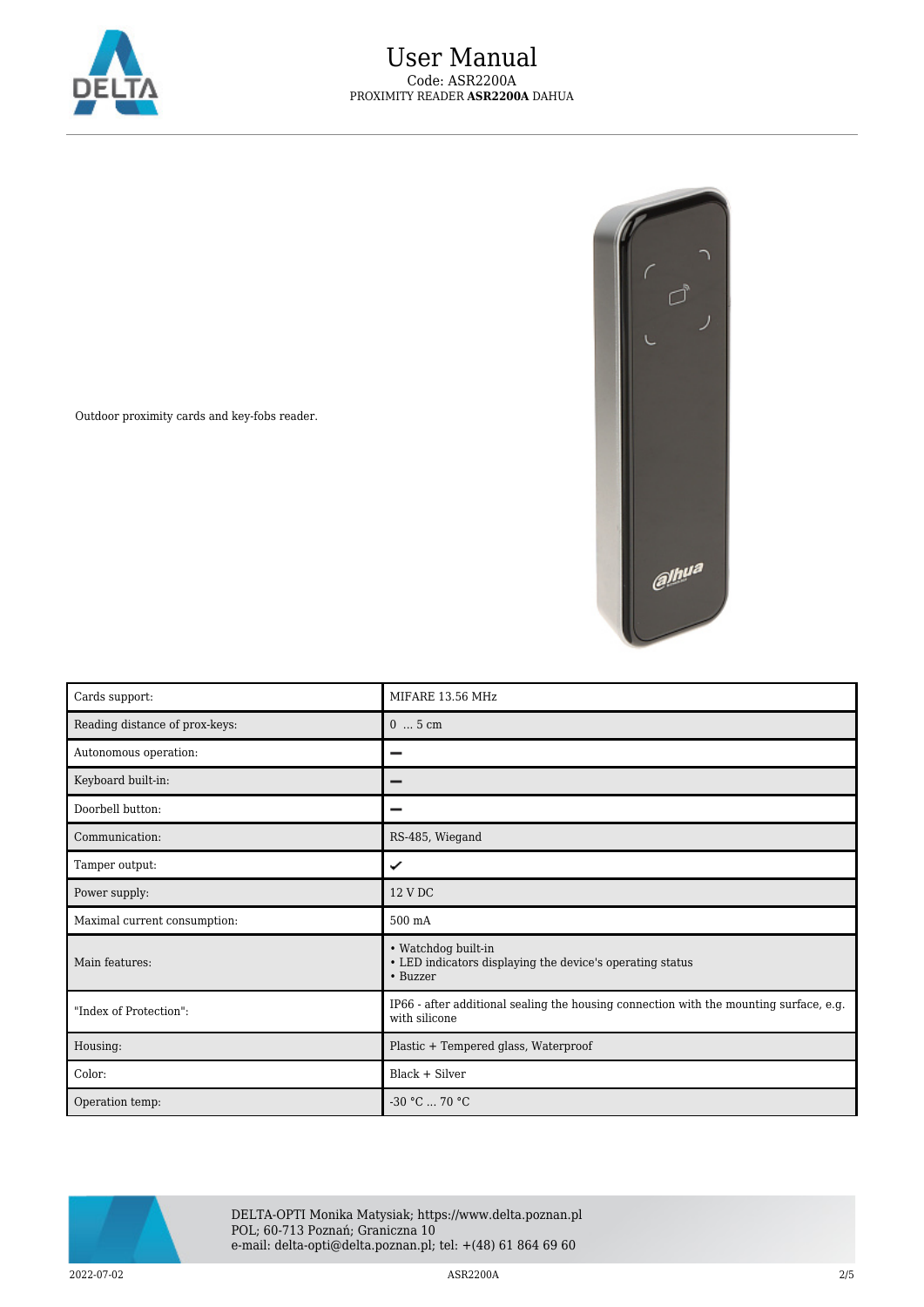

## User Manual Code: ASR2200A PROXIMITY READER **ASR2200A** DAHUA

| Permissible relative humidity: | $5 \dots 95 \%$ (non-condensing) |
|--------------------------------|----------------------------------|
| Weight:                        | $0.11 \text{ kg}$                |
| Dimensions:                    | 135 x 40 x 15 mm                 |
| Manufacturer / Brand:          | <b>DAHUA</b>                     |
| Guarantee:                     | 3 years                          |

Front panel view:



Mounting side view:

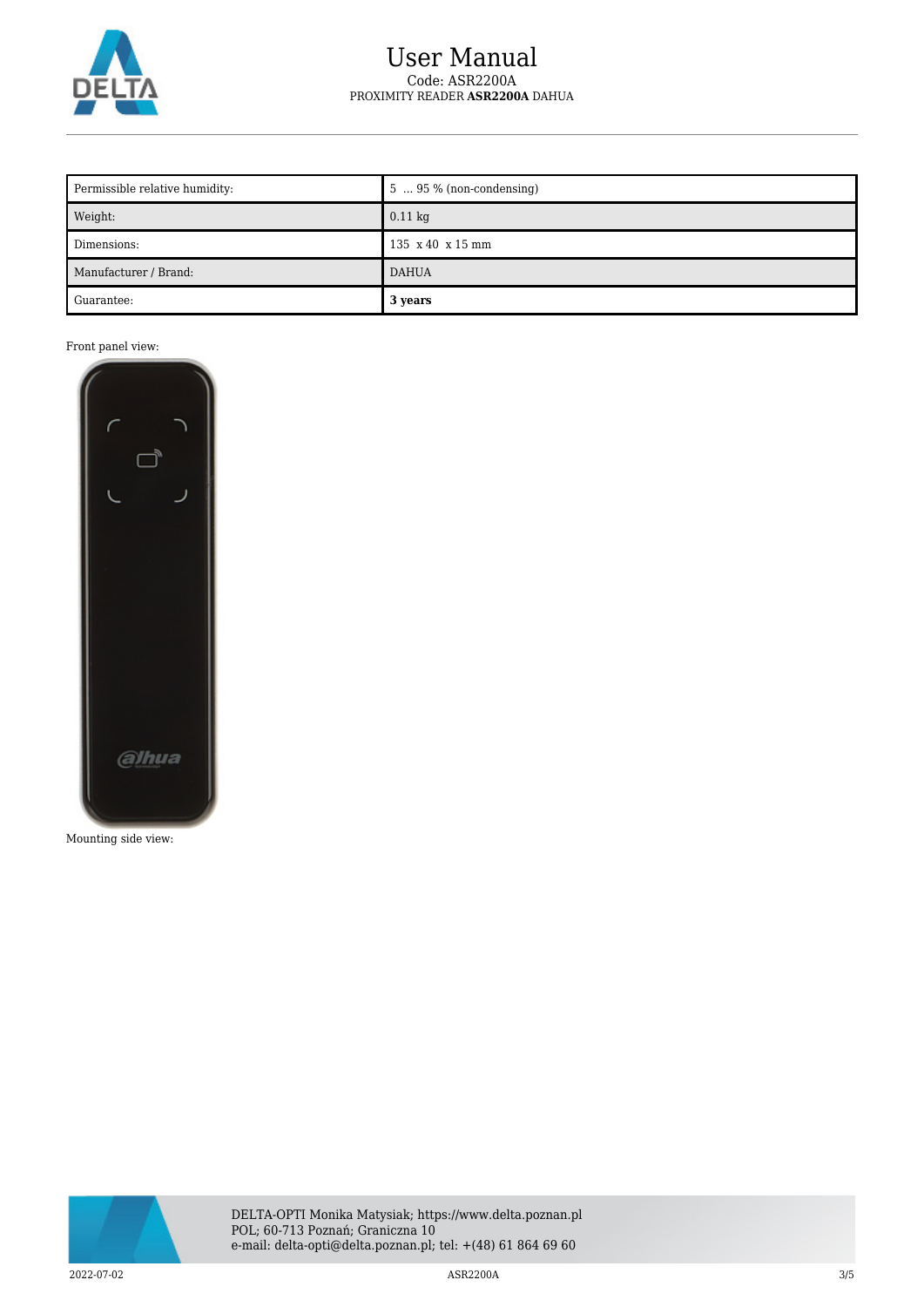



Connectors description:



Dimensions: